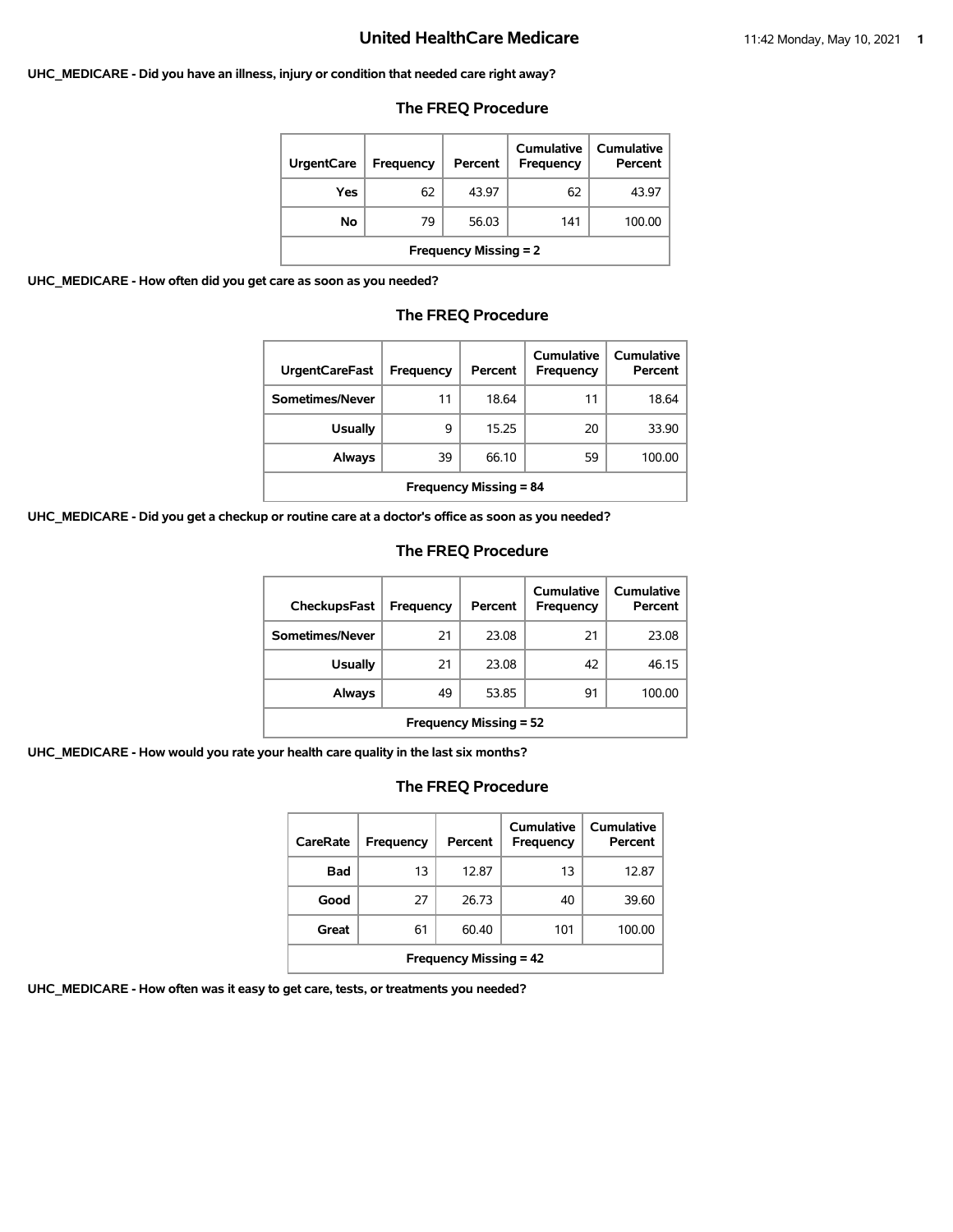# **The FREQ Procedure**

| CareEasy                      | Frequency | Percent | Cumulative<br>Frequency | Cumulative<br>Percent |
|-------------------------------|-----------|---------|-------------------------|-----------------------|
| Sometimes/Never               | 12        | 11.88   | 12                      | 11.88                 |
| <b>Usually</b>                | 27        | 26.73   | 39                      | 38.61                 |
| Always                        | 62        | 61.39   | 101                     | 100.00                |
| <b>Frequency Missing = 42</b> |           |         |                         |                       |

**UHC\_MEDICARE - How often did your doctor explain things in a way that was easy to understand?**

#### **The FREQ Procedure**

| <b>DrUnderstand</b>           | Frequency | Percent | Cumulative<br>Frequency | Cumulative<br>Percent |
|-------------------------------|-----------|---------|-------------------------|-----------------------|
| Sometimes/Never               | 4         | 5.06    | 4                       | 5.06                  |
| <b>Usually</b>                | 10        | 12.66   | 14                      | 17.72                 |
| Always                        | 65        | 82.28   | 79                      | 100.00                |
| <b>Frequency Missing = 64</b> |           |         |                         |                       |

**UHC\_MEDICARE - How often did your personal doctor listen to you?**

# **The FREQ Procedure**

| <b>DrListen</b>               | Frequency | Percent | Cumulative<br>Frequency | Cumulative<br>Percent |
|-------------------------------|-----------|---------|-------------------------|-----------------------|
| Sometimes/Never               | 6         | 7.59    | 6                       | 7.59                  |
| <b>Usually</b>                | 11        | 13.92   | 17                      | 21.52                 |
| Always                        | 62        | 78.48   | 79                      | 100.00                |
| <b>Frequency Missing = 64</b> |           |         |                         |                       |

**UHC\_MEDICARE - How often did your personal doctor show respect for what you had to say?**

| <b>DrRespect</b>              | Frequency | Percent | Cumulative<br>Frequency | <b>Cumulative</b><br>Percent |
|-------------------------------|-----------|---------|-------------------------|------------------------------|
| Sometimes/Never               | 4         | 5.00    | 4                       | 5.00                         |
| <b>Usually</b>                | 9         | 11.25   | 13                      | 16.25                        |
| Always                        | 67        | 83.75   | 80                      | 100.00                       |
| <b>Frequency Missing = 63</b> |           |         |                         |                              |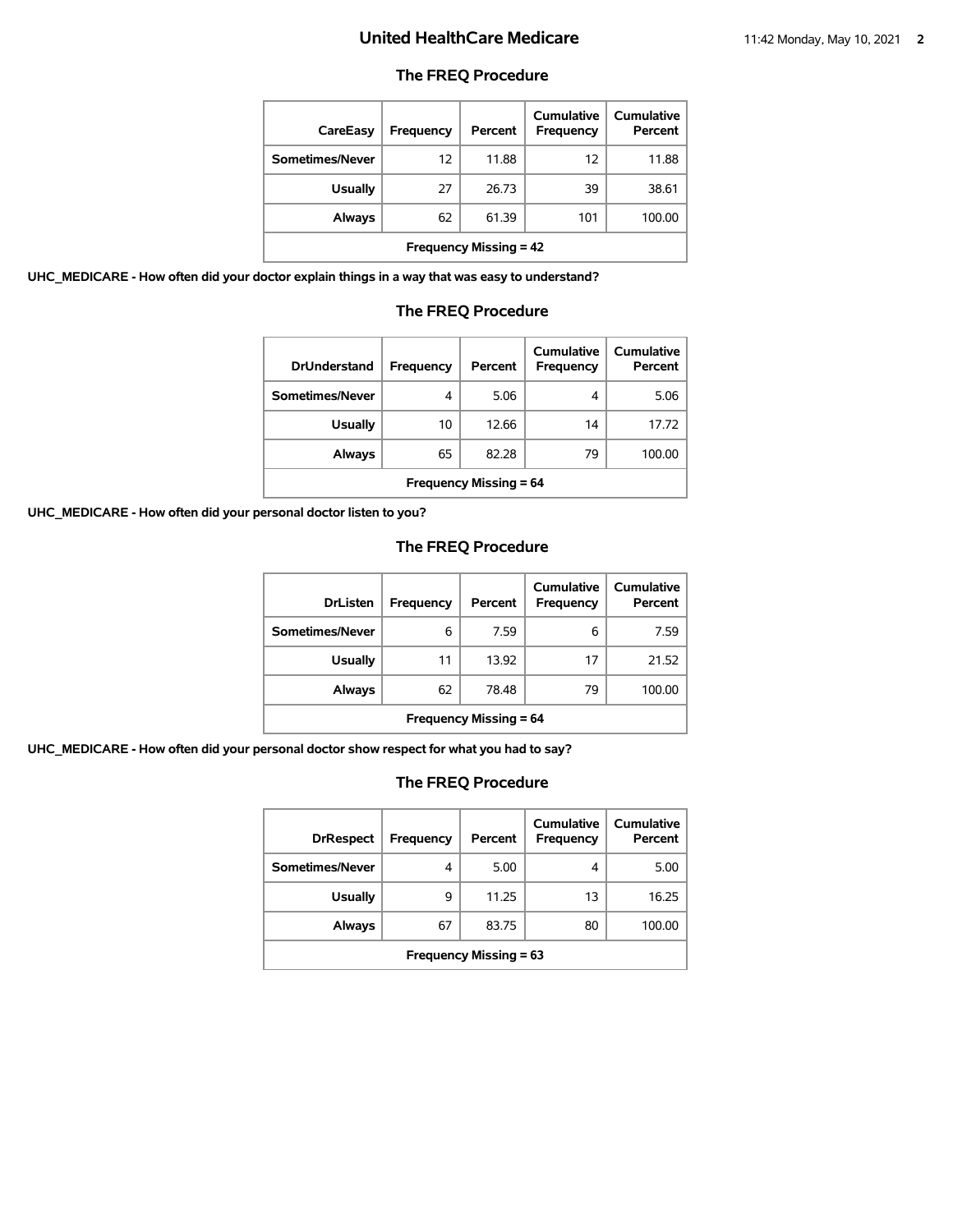#### **UHC\_MEDICARE - How often did your personal doctor spend enough time with you?**

| <b>DrTime</b>                 | Frequency | Percent | Cumulative<br><b>Frequency</b> | Cumulative<br>Percent |
|-------------------------------|-----------|---------|--------------------------------|-----------------------|
| Sometimes/Never               | 5         | 6.25    | 5                              | 6.25                  |
| <b>Usually</b>                | 23        | 28.75   | 28                             | 35.00                 |
| Always                        | 52        | 65.00   | 80                             | 100.00                |
| <b>Frequency Missing = 63</b> |           |         |                                |                       |

#### **The FREQ Procedure**

**UHC\_MEDICARE - In the last six months, did you get care from another doctor or health provider other than your personal doctor?**

| . <i>.</i><br><b>The FREQ Procedure</b> |                  |         |                                |                       |  |
|-----------------------------------------|------------------|---------|--------------------------------|-----------------------|--|
| <b>CareMulti</b>                        | <b>Frequency</b> | Percent | Cumulative<br><b>Frequency</b> | Cumulative<br>Percent |  |
| Yes                                     | 47               | 59.49   | 47                             | 59.49                 |  |
| No                                      | 32               | 40.51   | 79                             | 100.00                |  |
| <b>Frequency Missing = 64</b>           |                  |         |                                |                       |  |

**UHC\_MEDICARE - How often did your personal doctor seemed informed with care you received from other doctors or providers?**

#### **The FREQ Procedure**

| <b>DrinformedMultiDr</b>      | Frequency | Percent | Cumulative<br>Frequency | Cumulative<br>Percent |
|-------------------------------|-----------|---------|-------------------------|-----------------------|
| Sometimes/Never               | 5         | 10.64   | 5                       | 10.64                 |
| <b>Usually</b>                | 16        | 34.04   | 21                      | 44.68                 |
| Always                        | 26        | 55.32   | 47                      | 100.00                |
| <b>Frequency Missing = 96</b> |           |         |                         |                       |

**UHC\_MEDICARE - How would you rate your personal doctor?**

| <b>DrRate</b>                 | Frequency | Percent | Cumulative<br><b>Frequency</b> | <b>Cumulative</b><br>Percent |  |
|-------------------------------|-----------|---------|--------------------------------|------------------------------|--|
| Bad                           | 10        | 10.10   | 10                             | 10.10                        |  |
| Good                          | 21        | 21.21   | 31                             | 31.31                        |  |
| Great                         | 68        | 68.69   | 99                             | 100.00                       |  |
| <b>Frequency Missing = 44</b> |           |         |                                |                              |  |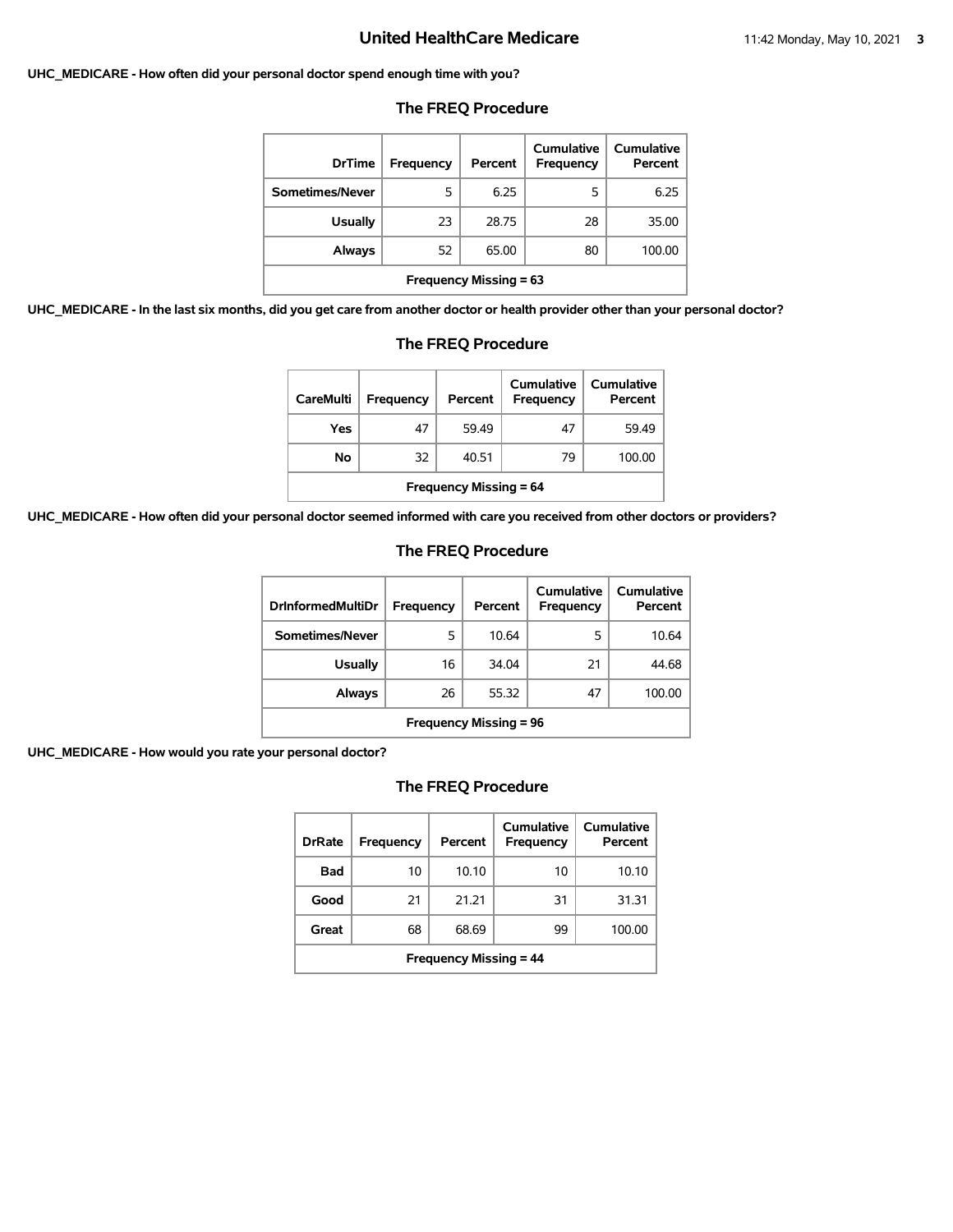#### **UHC\_MEDICARE - Did you visit a specialist?**

# **The FREQ Procedure**

| <b>Specialist</b>            | Frequency | Percent | Cumulative<br><b>Frequency</b> | Cumulative<br>Percent |  |
|------------------------------|-----------|---------|--------------------------------|-----------------------|--|
| Yes                          | 61        | 43.26   | 61                             | 43.26                 |  |
| No                           | 80        | 56.74   | 141                            | 100.00                |  |
| <b>Frequency Missing = 2</b> |           |         |                                |                       |  |

**UHC\_MEDICARE - How often did you get an appointment with a specialist as soon as you needed?**

# **The FREQ Procedure**

| <b>SpecialistFast</b>         | Frequency | Percent | Cumulative<br>Frequency | Cumulative<br>Percent |  |
|-------------------------------|-----------|---------|-------------------------|-----------------------|--|
| Sometimes/Never               | 13        | 21.31   | 13                      | 21.31                 |  |
| <b>Usually</b>                | 18        | 29.51   | 31                      | 50.82                 |  |
| Always                        | 30        | 49.18   | 61                      | 100.00                |  |
| <b>Frequency Missing = 82</b> |           |         |                         |                       |  |

**UHC\_MEDICARE - How would you rate your specialist?**

| <b>SpecialistRate</b>         | Frequency | Percent | Cumulative<br>Frequency | Cumulative<br>Percent |  |
|-------------------------------|-----------|---------|-------------------------|-----------------------|--|
| <b>Bad</b>                    | 5         | 8.77    | 5                       | 8.77                  |  |
| Good                          | 17        | 29.82   | 22                      | 38.60                 |  |
| Great                         | 35        | 61.40   | 57                      | 100.00                |  |
| <b>Frequency Missing = 86</b> |           |         |                         |                       |  |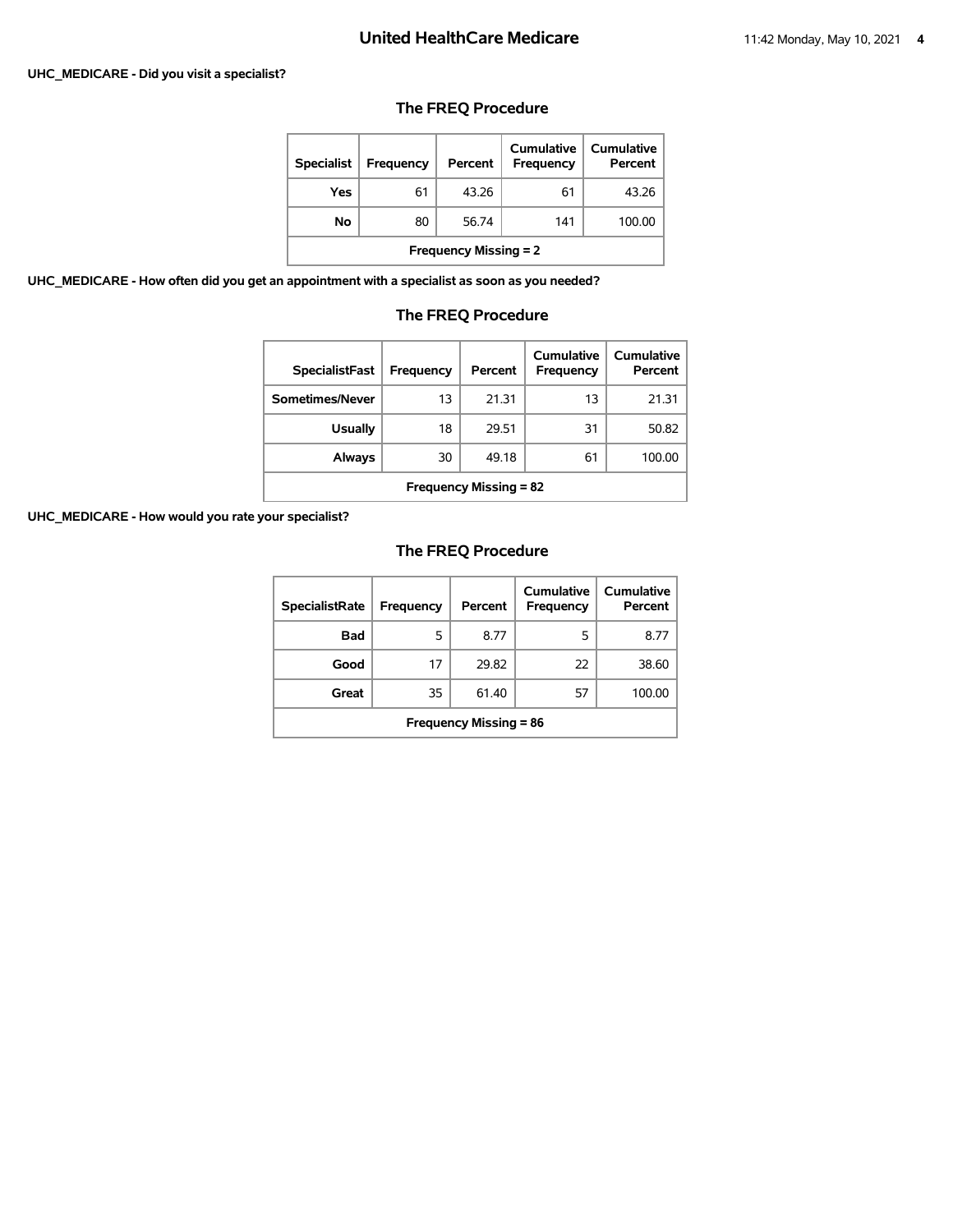#### **UHC\_MEDICARE - Did you get information or help from your health plan's customer services?**

#### **The FREQ Procedure**

| CS                           | Frequency | Percent | Cumulative<br>Frequency | Cumulative<br>Percent |  |
|------------------------------|-----------|---------|-------------------------|-----------------------|--|
| Yes                          | 48        | 34.29   | 48                      | 34.29                 |  |
| No                           | 92        | 65.71   | 140                     | 100.00                |  |
| <b>Frequency Missing = 3</b> |           |         |                         |                       |  |

**UHC\_MEDICARE - How often were you able to get information or help from your health plan's customer services?**

# **The FREQ Procedure**

| <b>CSHelp</b>                 | Frequency | Percent | Cumulative<br>Frequency | Cumulative<br>Percent |  |
|-------------------------------|-----------|---------|-------------------------|-----------------------|--|
| Sometimes/Never               | 5         | 10.42   | 5                       | 10.42                 |  |
| <b>Usually</b>                | 16        | 33.33   | 21                      | 43.75                 |  |
| Always                        | 27        | 56.25   | 48                      | 100.00                |  |
| <b>Frequency Missing = 95</b> |           |         |                         |                       |  |

**UHC\_MEDICARE - How often were you treated with respect and courtesy by your health plan's customer services?**

#### **The FREQ Procedure**

| <b>CSRespect</b>              | Frequency | Percent | Cumulative<br><b>Frequency</b> | Cumulative<br>Percent |  |
|-------------------------------|-----------|---------|--------------------------------|-----------------------|--|
| Sometimes/Never               | 1         | 2.08    |                                | 2.08                  |  |
| <b>Usually</b>                | 9         | 18.75   | 10                             | 20.83                 |  |
| Always                        | 38        | 79.17   | 48                             | 100.00                |  |
| <b>Frequency Missing = 95</b> |           |         |                                |                       |  |

**UHC\_MEDICARE - Did you have to fill out any forms with your health plan?**

| <b>Forms</b>                 | Frequency | Percent | Cumulative<br>Frequency | Cumulative<br>Percent |  |
|------------------------------|-----------|---------|-------------------------|-----------------------|--|
| Yes                          | 47        | 34.81   | 47                      | 34.81                 |  |
| No                           | 88        | 65.19   | 135                     | 100.00                |  |
| <b>Frequency Missing = 8</b> |           |         |                         |                       |  |